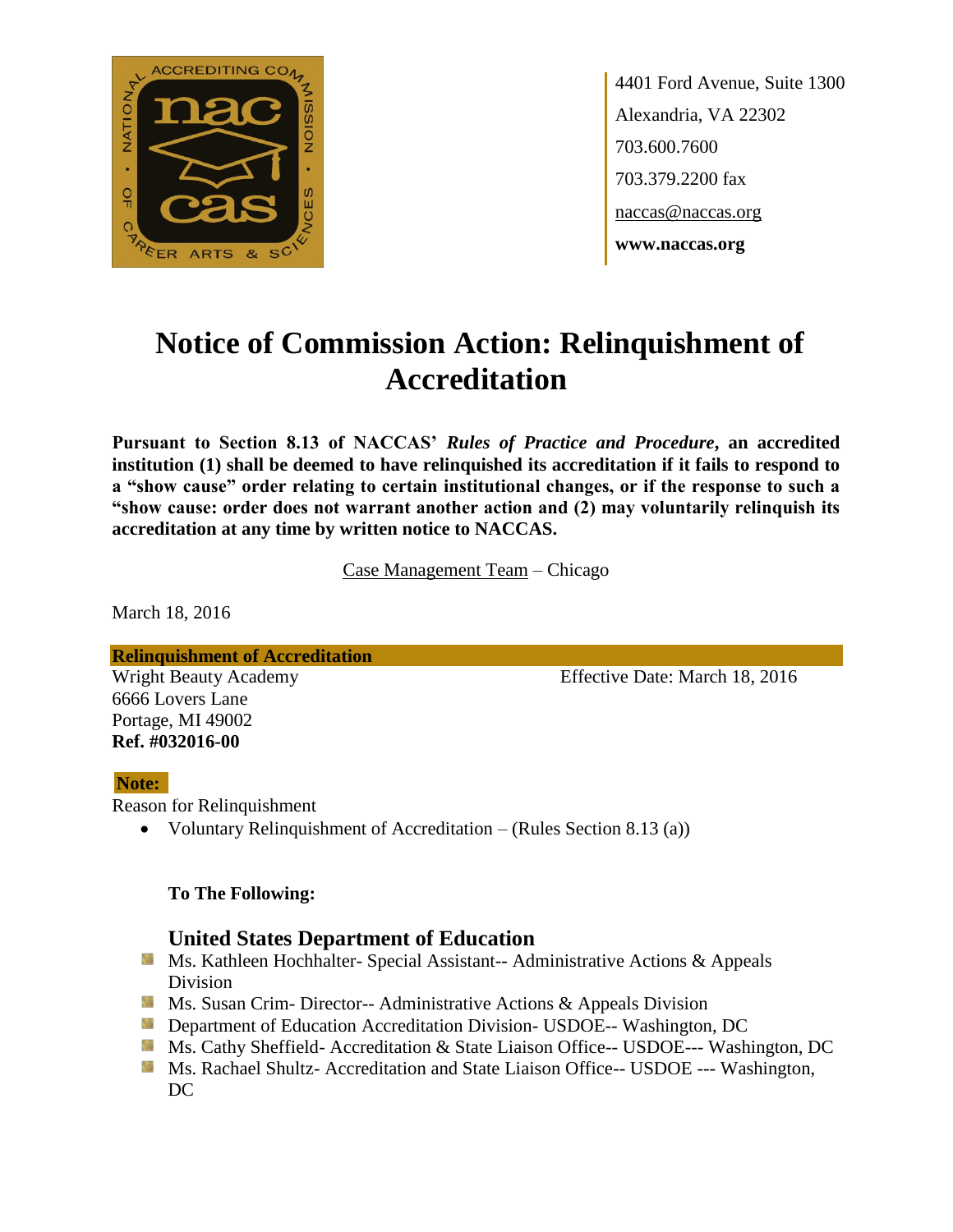- Ms. Lauren Pope- Administrative Actions and Appeals Services Group-- Washington, DC
- Mr. Douglas Parrott- Area Case Director-- School Participation Team--- Chicago/Denver

# **Accreditors**

- Mr. Bill Larkin- Executive Director-- ACCET
- Mr. Michale McComis, Ed.D.- Executive Director-- ACCSC
- Mr. Albert Gray, Ph.D.- Executive Director-- ACICS
- **Dr.** Gary Puckett- Executive Director-- COE

# **State Authorities**

Ms. Linda Clewley- MI State Board of Cosmetology-- Lansing, MI

# **Other**

- **Ms. Tammy Burkhart- Educause**
- Accredited Schools List Help Desk-- Westat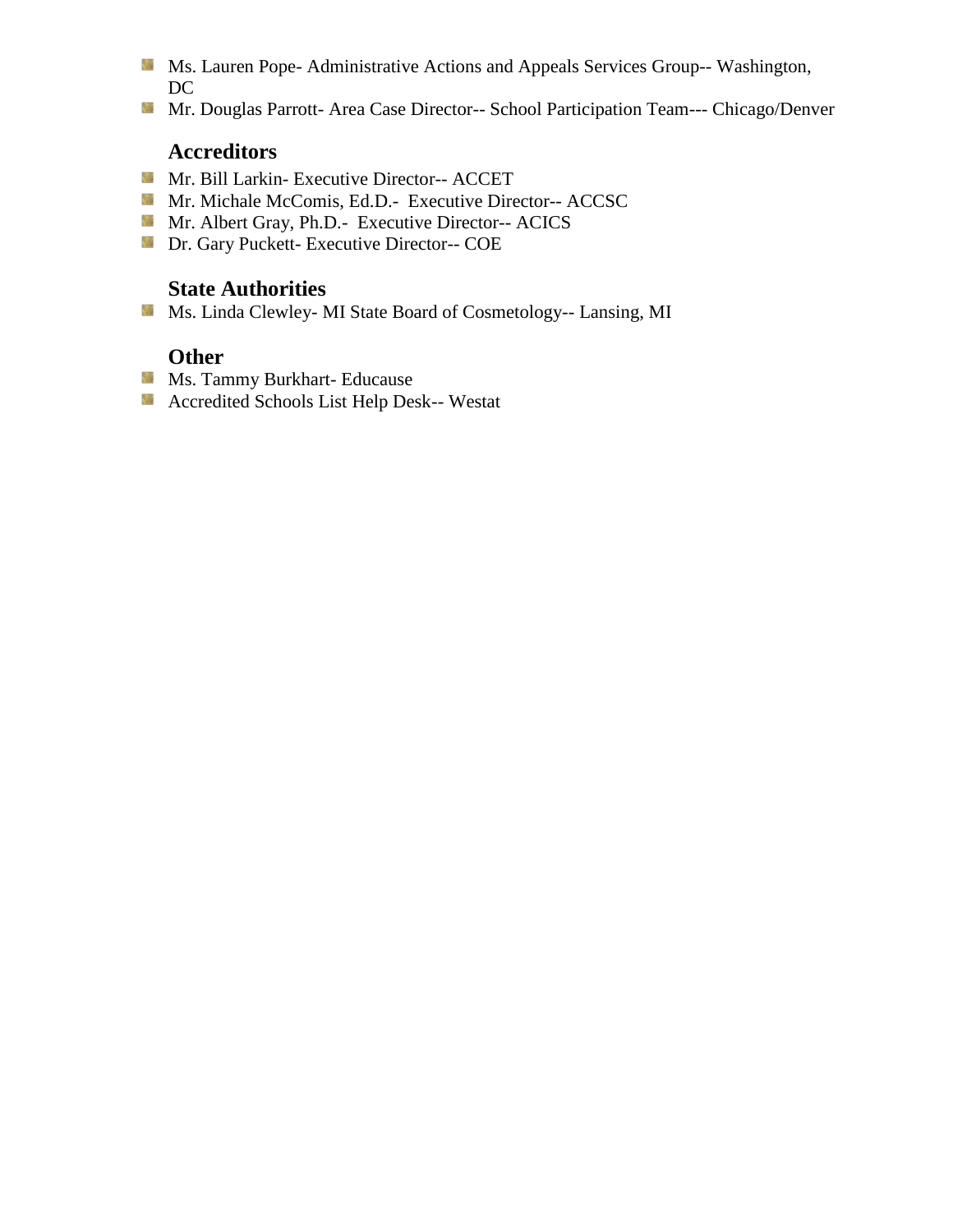

4401 Ford Avenue, Suite 1300 Alexandria, VA 22302 703.600.7600 703.379.2200 fax naccas@naccas.org **www.naccas.org**

# **"At the Same Time" Notice of Commission Action**

Case Management Team – See NACCAS Handbook "Regional Offices of the USDE"

March 18, 2016

#### **School Placed on Probation**

8138 East 21st Street Tulsa, OK 74129 **Ref. #046046-00**

CC's Cosmetology College 324 Hickory Street Texarkana, AR 71854 **Ref. #B46046-03**

CC's Cosmetology College 2729 New Boston Road Suite 34 Texarkana, TX 75501 **Ref.#B46046-04**

CC's Cosmetology College 1421 SE Washington Street Idabel, OK 74745 **Ref. #B46046-05**

#### **Note:**

Reason(s) for Probation

• State Reason

**To The Following:**

CC's Cosmetology College Effective Date: March 18, 2016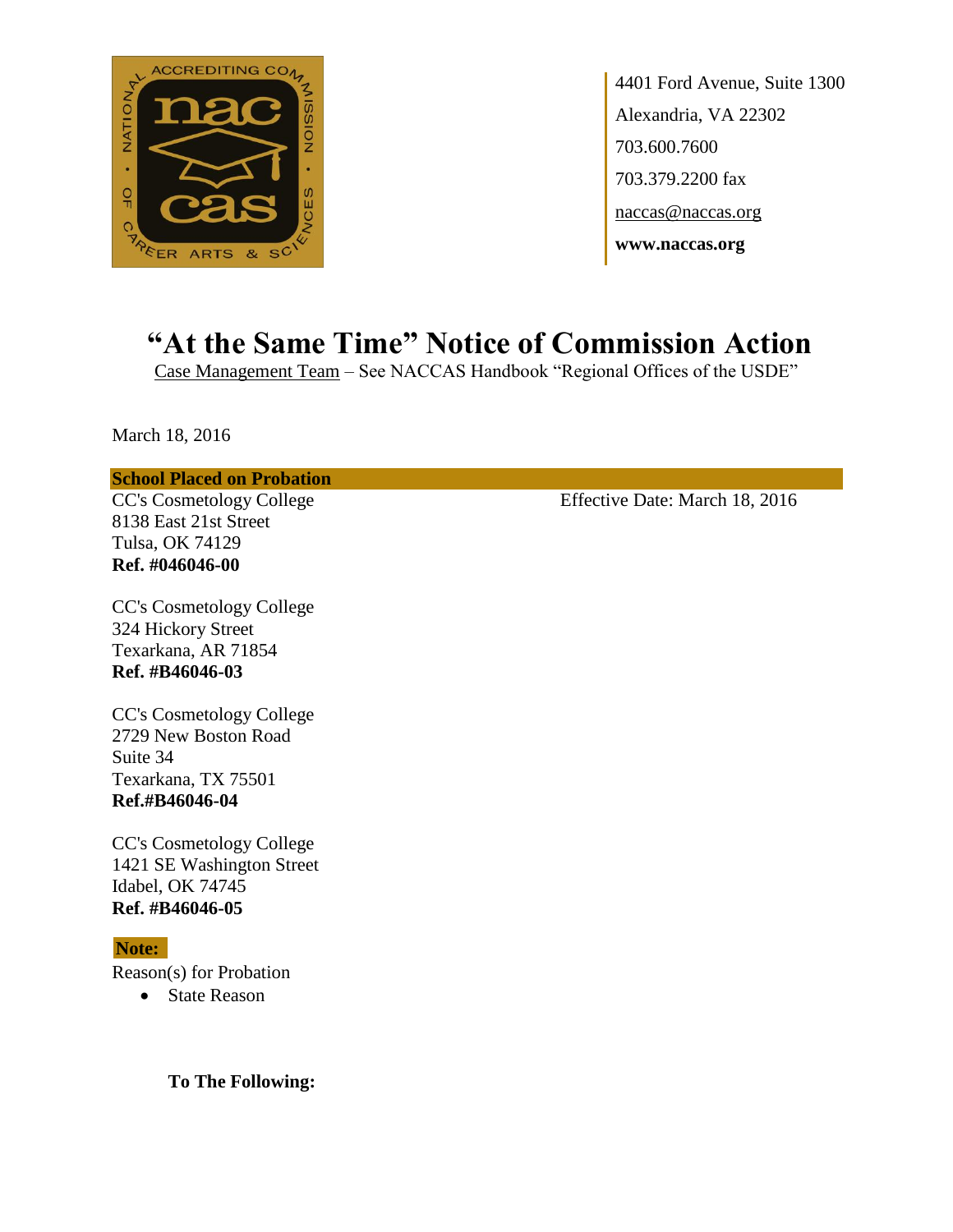# **United States Department of Education**

- **Ms. Kathleen Hochhalter- Special Assistant-- Administrative Actions & Appeals** Division
- **Ms. Susan Crim- Director-- Administrative Actions & Appeals Division**
- **Department of Education Accreditation Division- USDOE-- Washington, DC**
- Ms. Cathy Sheffield- Accreditation & State Liaison Office-- USDOE--- Washington, DC
- **Ms. Rachael Shultz- Accreditation and State Liaison Office-- USDOE --- Washington,** DC
- **Ms. Lauren Pope- Administrative Actions and Appeals Services Group-- Washington,** DC
- **Mr. Jesus Moya- Team Leader-- School Participation Team--- Dallas**
- **MS. Kim Peeler-Team Leader-- School Participation Team--- Dallas**
- **Ms. Cynthia Thorton- Area Case Director for Region 6-- School Participation Team---**Dallas

## **Accreditors**

- Mr. Bill Larkin- Executive Director-- ACCET
- Mr. Michale McComis, Ed.D.- Executive Director-- ACCSC
- Mr. Albert Gray, Ph.D.- Executive Director-- ACICS
- **Dr.** Gary Puckett- Executive Director-- COE

## **State Authorities**

Ms. Sherry Lewelling- OK Board of Cosmetology-- Oklahoma City, OK

## **Other**

- **Ms. Tammy Burkhart- Educause**
- **Accredited Schools List Help Desk-- Westat**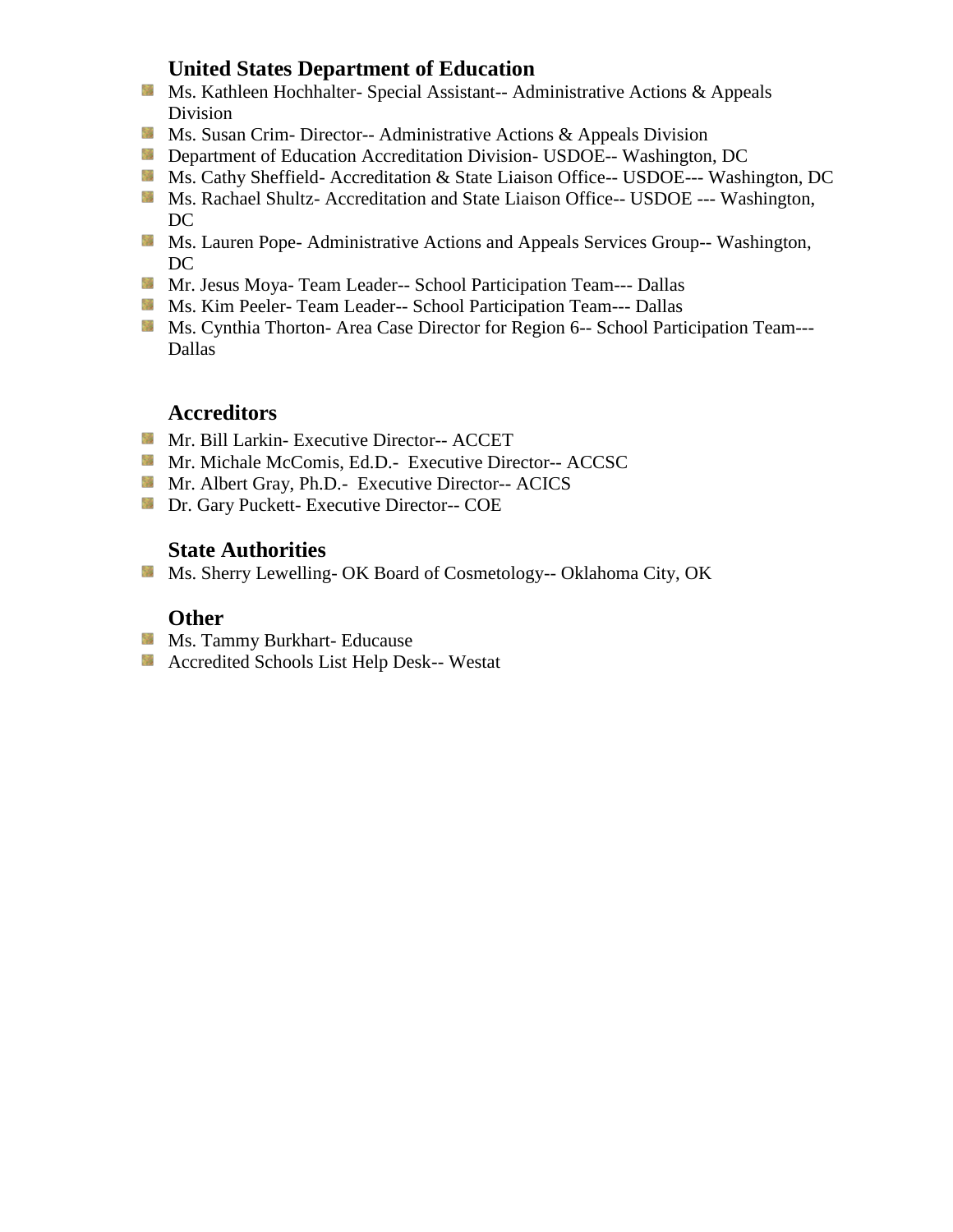

4401 Ford Avenue, Suite 1300 Alexandria, VA 22302 703.600.7600 703.379.2200 fax naccas@naccas.org **www.naccas.org**

# **"At the Same Time" Notice of Commission Action**

Case Management Team – Chicago

March 18, 2016

**School Placed on Probation**

3330 Parkcrest Lane Cincinnati, OH 45211 **Ref. #B27003-01**

Summit Salon Academy Effective Date: March 18, 2016

#### **Note:**

Reason(s) for Probation

• State Reason

**To The Following:**

## **United States Department of Education**

- Ms. Kathleen Hochhalter- Special Assistant-- Administrative Actions & Appeals Division
- **Ms. Susan Crim- Director-- Administrative Actions & Appeals Division**
- **Department of Education Accreditation Division- USDOE-- Washington, DC**
- Ms. Cathy Sheffield- Accreditation & State Liaison Office-- USDOE--- Washington, DC
- Ms. Rachael Shultz- Accreditation and State Liaison Office-- USDOE --- Washington, DC
- **MS. Lauren Pope- Administrative Actions and Appeals Services Group-- Washington,** DC
- Mr. Douglas Parrott- Area Case Director-- School Participation Team--- Chicago/Denver

## **Accreditors**

**Mr. Bill Larkin- Executive Director-- ACCET**